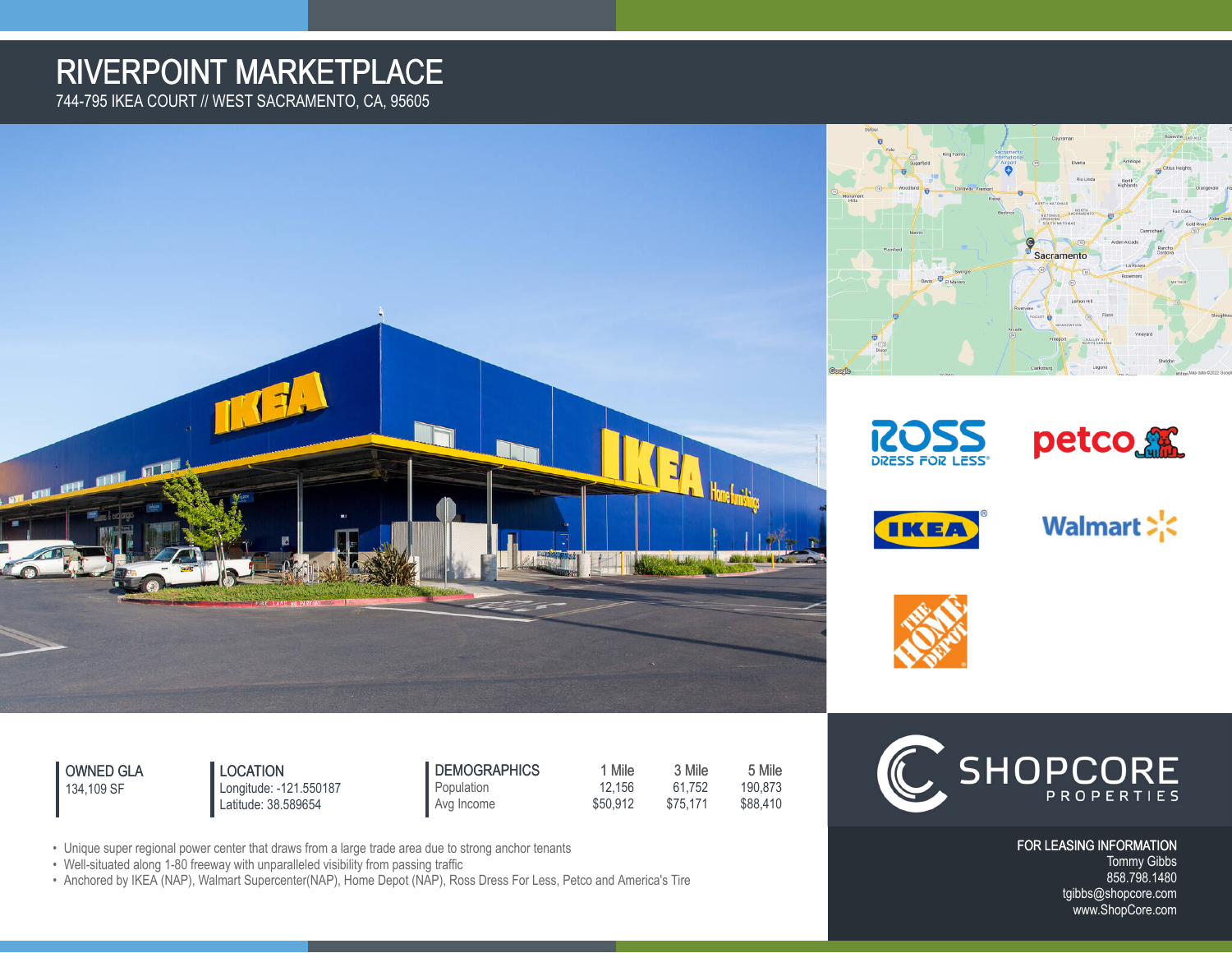## RIVERPOINT MARKETPLACE

744-795 IKEA COURT // WEST SACRAMENTO, CA, 95605



This document is for general information purposes only. Any and all features, matters and other information depicted hereon or contained herein are for illustrative marketing purposes only, are subject to modification without notice, are not intended to be relied upon by any party and are not intended to constitute representations or warranties as to any matter, including ownership of the real property depicted hereon, the size and nature of improvements (or that any improvements will be constructed or will continue to exist as depicted), or the identity or nature of any occupants thereof.



FOR LEASING INFORMATION Tommy Gibbs 858.798.1480 [tgibbs@shopcore.com](mailto:tgibbs@shopcore.com?Subject=RIVERPOINT%20MARKETPLACE) www.ShopCore.com